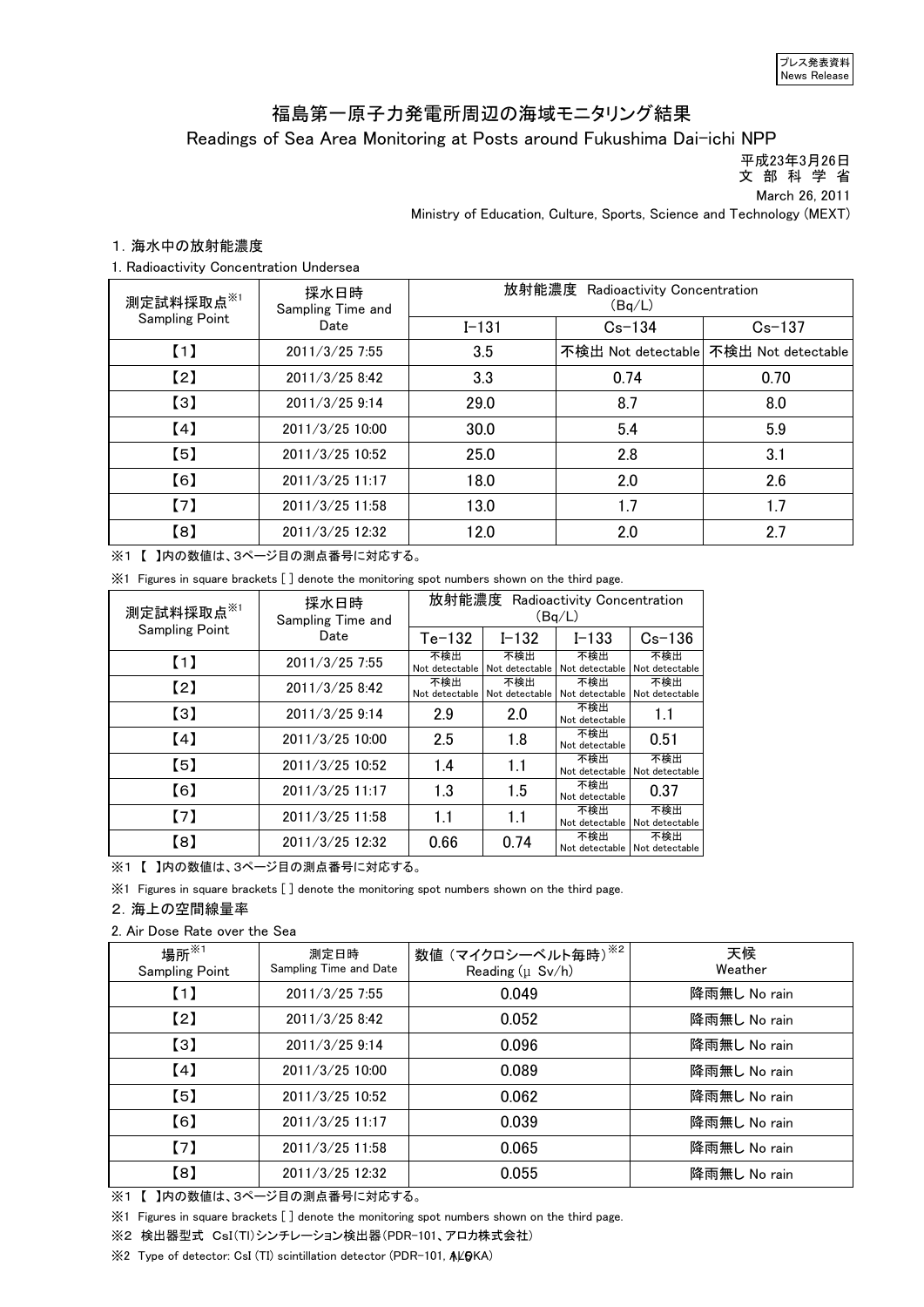## 3.海上の塵中の放射能濃度

3. Reading of Radioactivity Concentration in Dust over the Sea

| 測定試料採取点 <sup>※1</sup> | 採取日時                      | 放射能濃度 Radioactivity Concentration (Bq/m <sup>3</sup> ) |            |                                                          |
|-----------------------|---------------------------|--------------------------------------------------------|------------|----------------------------------------------------------|
| <b>Sampling Point</b> | Sampling Time and<br>Date | $I - 131$                                              | $Cs - 134$ | $Cs - 137$                                               |
| (1)                   | 2011/3/25 7:55            |                                                        |            | 不検出 Not detectable 不検出 Not detectable 不検出 Not detectable |
| [4]                   | 2011/3/25 10:00           | 0.27                                                   |            | 不検出 Not detectable   不検出 Not detectable                  |
| 【8】                   | 2011/3/25 12:32           | 97                                                     |            | 不検出 Not detectable 不検出 Not detectable                    |

※1 サンプリングは、3地点の抽出調査を行った。【 】内の数値は、3ページ目の測点番号に対応する。

※1 The sampling survey was conducted at three locations. Figures in square brackets [ ] denote the monitoring spot numbers shown on the third page.

| 測定試料採取点※1             | 採取日時                      | 放射能濃度 Radioactivity Concentration (Bq/m <sup>3</sup> ) |           |                                                          |
|-----------------------|---------------------------|--------------------------------------------------------|-----------|----------------------------------------------------------|
| <b>Sampling Point</b> | Sampling Time and<br>Date | $Te-132$                                               | $I - 132$ | $I - 133$                                                |
| [1]                   | 2011/3/25 7:55            |                                                        |           | 不検出 Not detectable 不検出 Not detectable 不検出 Not detectable |
| [4]                   | 2011/3/25 10:00           |                                                        |           | 不検出 Not detectable 不検出 Not detectable 不検出 Not detectable |
| 【8】                   | 2011/3/25 12:32           | 0.25                                                   |           | 不検出 Not detectable   不検出 Not detectable                  |

※1 サンプリングは、3地点の抽出調査を行った。【 】内の数値は、3ページ目の測点番号に対応する。

※1 The sampling survey was conducted at three locations. Figures in square brackets [ ] denote the monitoring spot numbers shown on the third page.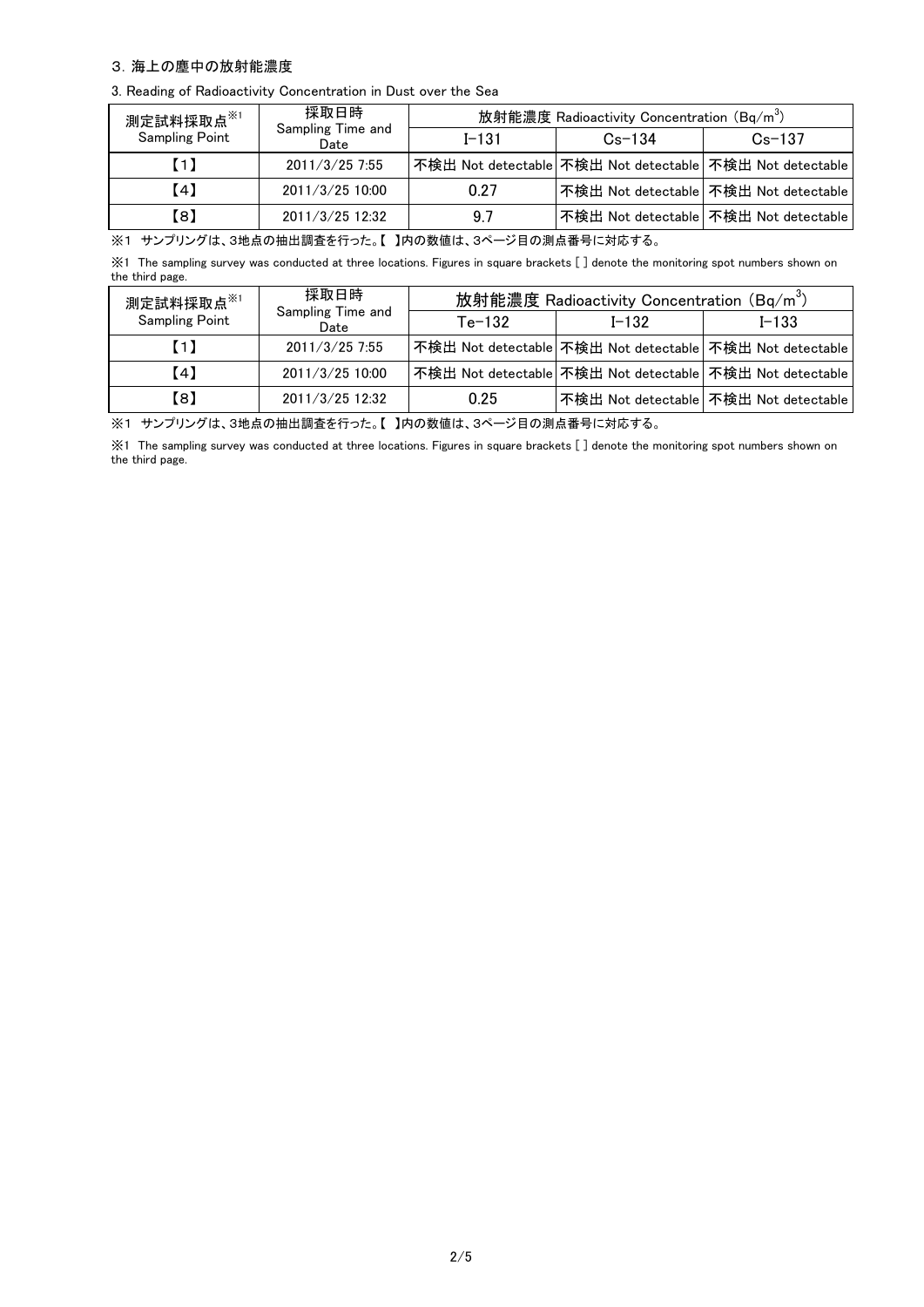各測定点の位置は次のとおり

| 測点番号 Sampling Point | 緯度, 経度 Latitude, Longitude                        |
|---------------------|---------------------------------------------------|
| (1)                 | 37° 38.8 <sup>'</sup> N, 141° 24.0 <sup>'</sup> E |
| $\left[2\right]$    | 37° 35.0 <sup>'</sup> N, 141° 23.9 <sup>'</sup> E |
| $\left[3\right]$    | 37° 30.2 <sup>'</sup> N, 141° 23.9 <sup>'</sup> E |
| (4)                 | 37° 24.1 <sup>'</sup> N, 141° 24.4 <sup>'</sup> E |
| (5)                 | 37° 16.1 <sup>'</sup> N, 141° 23.8 <sup>'</sup> E |
| [6]                 | 37° 12.1 <sup>'</sup> N, 141° 23.9 <sup>'</sup> E |
| $\lceil 7 \rceil$   | 37° 05.7 <sup>'</sup> N, 141° 24.0 <sup>'</sup> E |
| [8]                 | 36° 59.9' N, 141° 23.8' E                         |

Each sampling point is indicated below

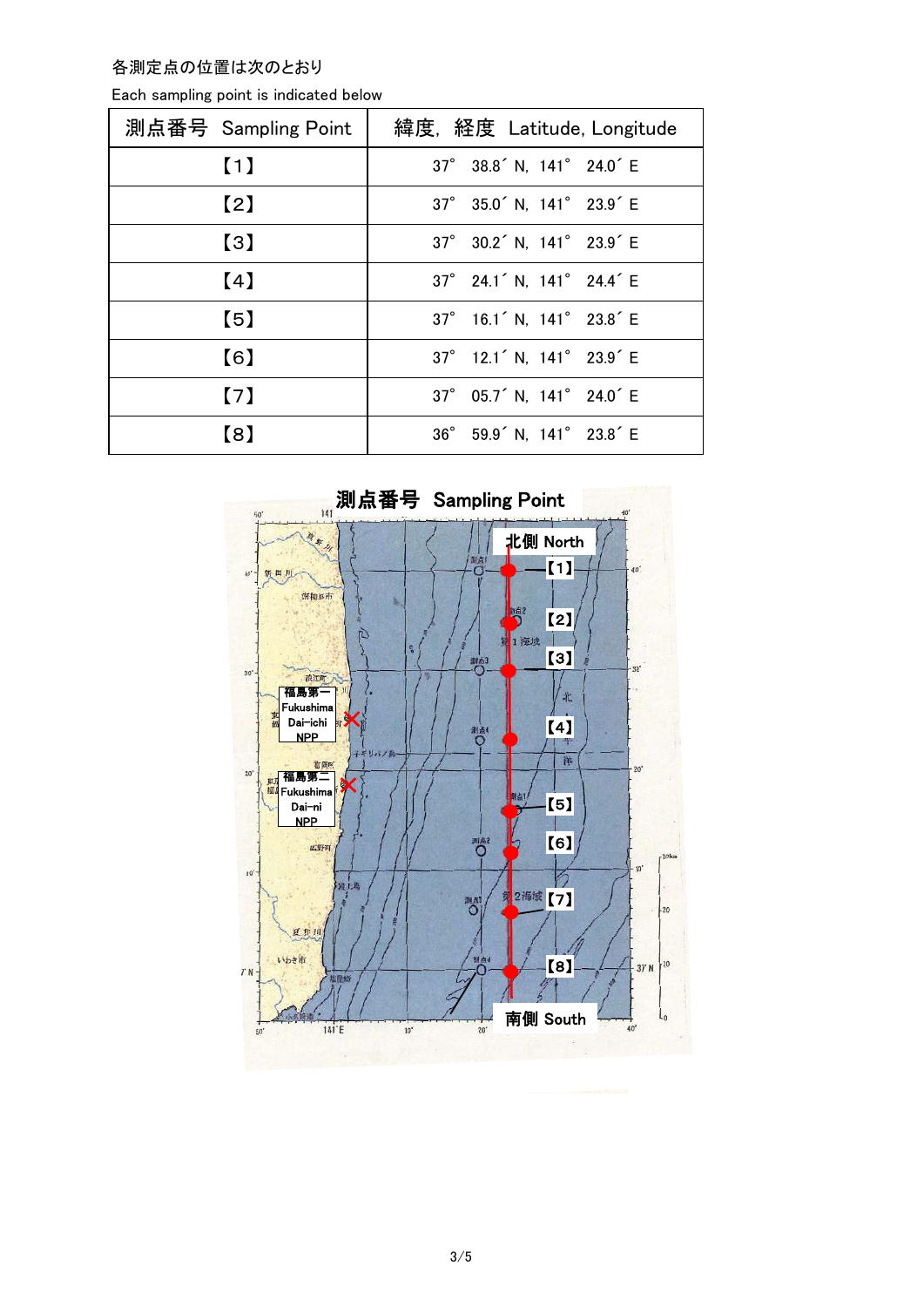

海上の塵中の放射能濃度 Radioactivity Concentration in Dust over the Sea